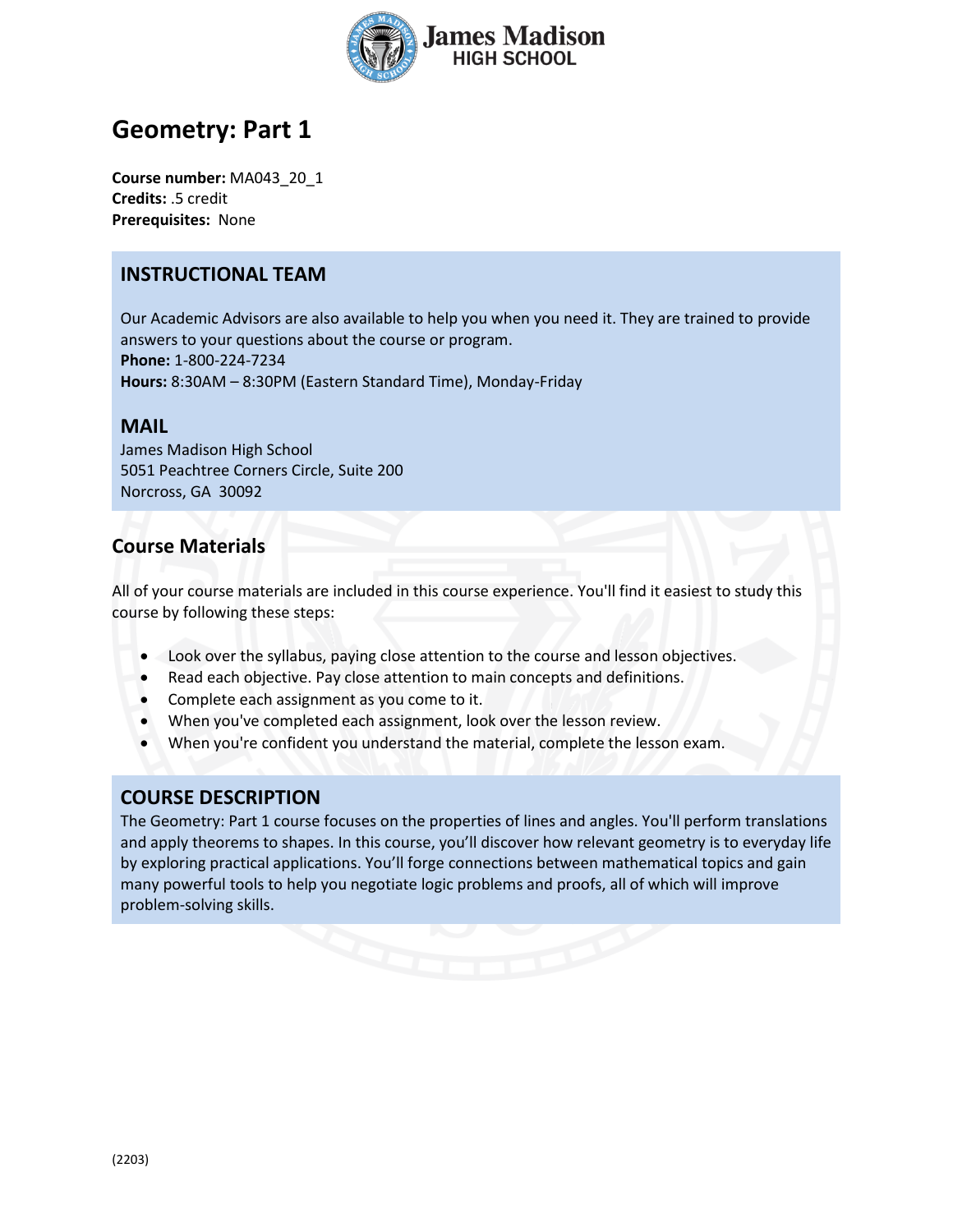

## **LEARNING OBJECTIVES**

After completing Geometry: Part 1, students will be able to:

- Recognize the basic principles of Geometry
- Use deductive and inductive reasoning through writing proofs
- Prove that lines are either parallel or perpendicular
- Perform translations, reflections, rotations, dilations, and compositions of transformations
- Apply theorems to prove congruent triangles
- Use properties of similarity to complete proofs

| <b>LESSONS</b>      | <b>TOPICS</b>                    |  |
|---------------------|----------------------------------|--|
| Lesson 1:           | <b>Basics of Geometry</b>        |  |
| Lesson 2:           | <b>Reasoning and Proofs</b>      |  |
| Lesson 3:           | Parallel and Perpendicular Lines |  |
| Lesson 4:           | <b>Transformations</b>           |  |
| Lesson 5:           | <b>Congruent Triangles</b>       |  |
| Lesson 6:           | Similarity                       |  |
| <b>Graded Exam:</b> | Final Exam                       |  |
|                     |                                  |  |

#### **GRADING**

The following point totals correspond to the following grades:

| <b>POINTS</b> | <b>GRADE</b> |
|---------------|--------------|
| 100-90        | A            |
| 89-80         | R            |
| 79-70         | C            |
| 65-69         | D            |
| Below 65      | F            |

**James Madison High School allows 2 attempts on exams. If a student is not satisfied with his/her score on the 1st attempt, an exam may be resubmitted. The 2nd attempt is not required as long as the final course average is above 65%. The higher of the 2 attempts will be the score that counts towards the final average.** 

**Exams are timed and once you begin an exam, the timer runs continuously, even if you leave the course. Refer to the exam instructions for the time limit (in most cases 3 hours), but the time limit cannot be spread over multiple days.**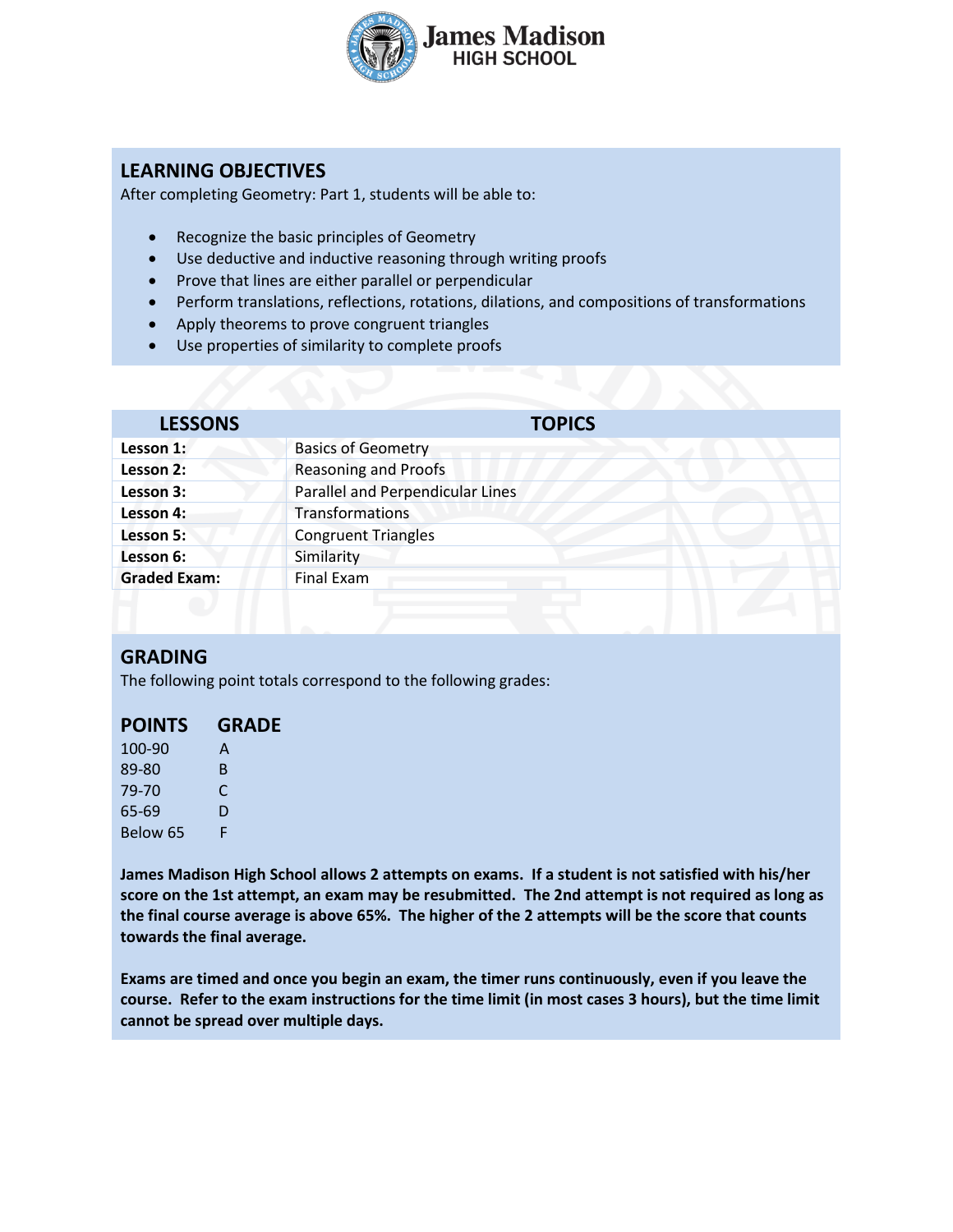

## **GRADE WEIGHT**

| <b>TOPIC</b>                               | <b>ACTIVITY</b> | <b>PERCENTAGE</b> |
|--------------------------------------------|-----------------|-------------------|
| Lesson 1: Basics of Geometry               | Quiz            | 13.3%             |
| Lesson 2: Reasoning and Proofs             | Quiz            | 13.3%             |
| Lesson 3: Parallel and Perpendicular Lines | Quiz            | 13.3%             |
| Lesson 4: Transformations                  | Quiz            | 13.3%             |
| Lesson 5: Congruent Triangles              | Quiz            | 13.4%             |
| Lesson 6: Similarity                       | Quiz            | 13.4%             |
| <b>Graded Exam: Final Exam</b>             | Assignment      | 20%               |

# **ACADEMIC AND COURSE POLICIES**

Please see the Academic Policies section in the [James Madison High School Catalog](https://www.jmhs.com/pdfs/jmhs-high-school-catalog.pdf) for information on Course policies, including the Exam/Assignment Retake Policy, Grading Policy, Academic Honesty Policy, and Student Conduct Policy.

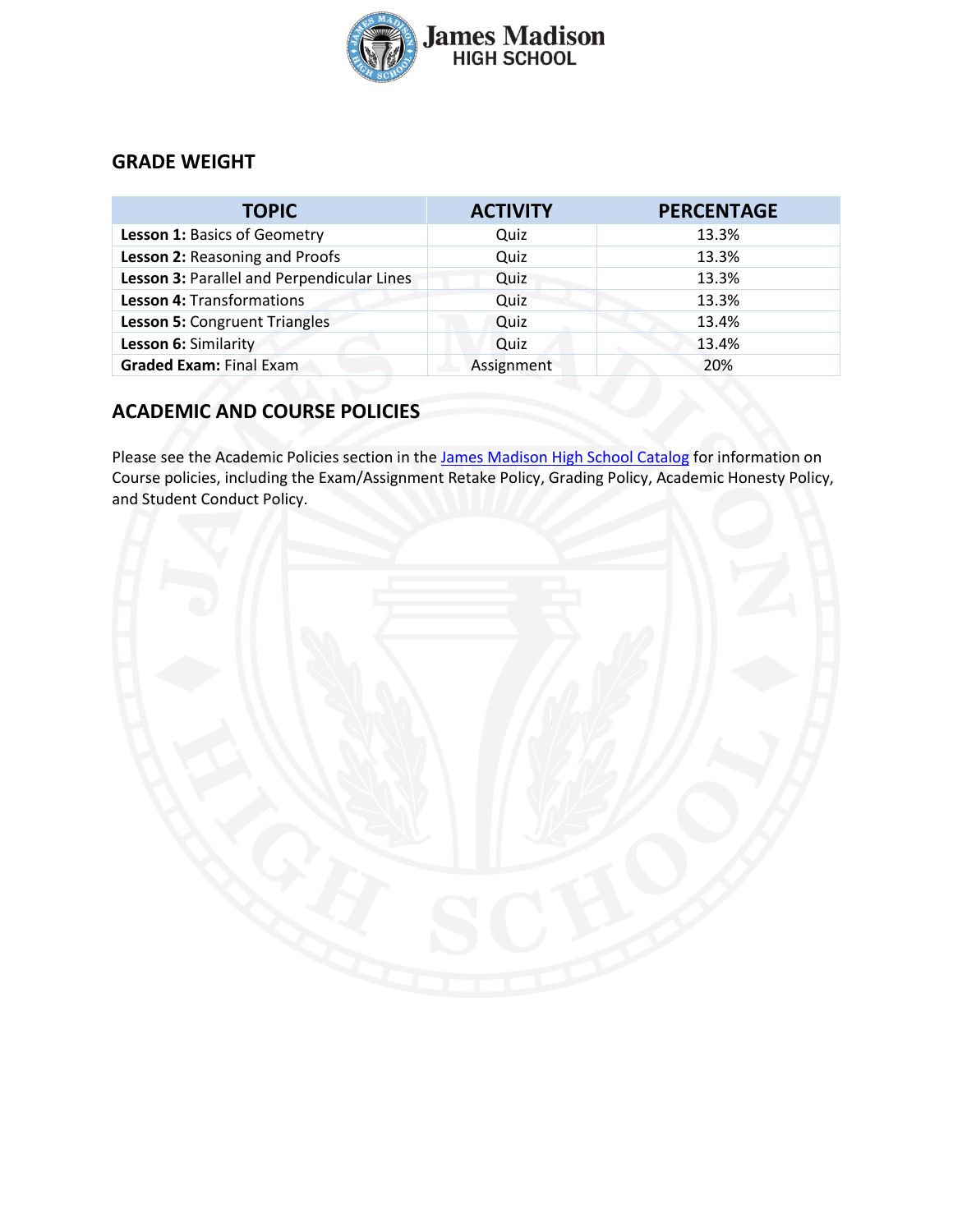

# **Geometry: Part 2**

**Course number:** MA044\_20\_1 **Credits:** .5 credit **Prerequisites:** None

### **INSTRUCTIONAL TEAM**

Our Academic Advisors are also available to help you when you need it. They are trained to provide answers to your questions about the course or program. **Phone:** 1-800-224-7234 **Hours:** 8:30AM – 8:30PM (Eastern Standard Time), Monday-Friday

#### **MAIL**

James Madison High School 5051 Peachtree Corners Circle, Suite 200 Norcross, GA 30092

### **Course Materials**

All of your course materials are included in this course experience. You'll find it easiest to study this course by following these steps:

- Look over the syllabus, paying close attention to the course and lesson objectives.
- Read each objective. Pay close attention to main concepts and definitions.
- Complete each assignment as you come to it.
- When you've completed each assignment, look over the lesson review.
- When you're confident you understand the material, complete the lesson exam.

#### **COURSE DESCRIPTION**

The Geometry: Part 2 course focuses on the properties polygons, circles, and three-dimensional figures. You'll apply theorems and trigonometric ratios to shapes. In this course, you'll discover how relevant geometry is to everyday life by exploring practical applications.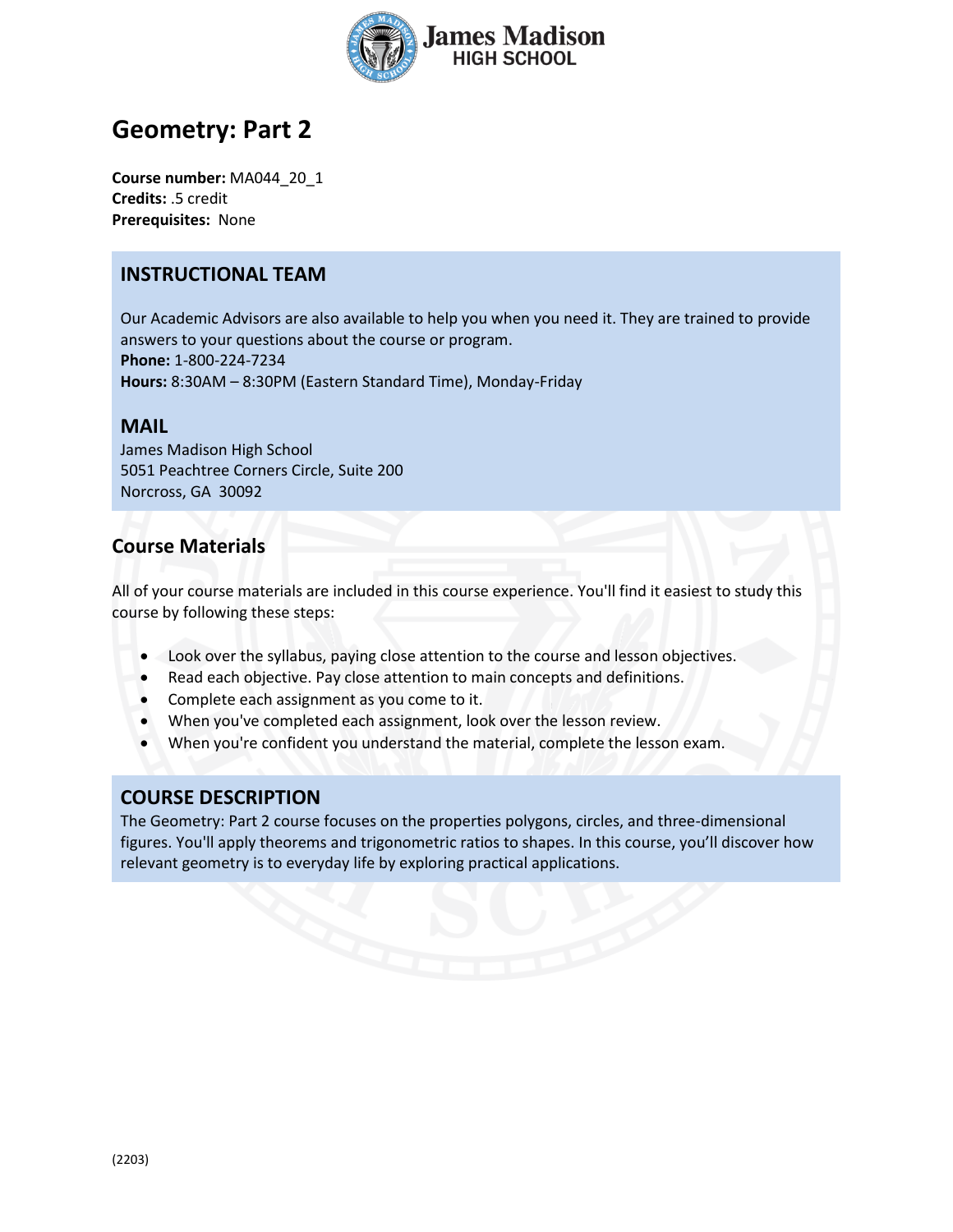

## **LEARNING OBJECTIVES**

After completing Geometry: Part 2, students will be able to:

- Calculate lengths of triangle components
- Prove properties of quadrilaterals
- Apply the Pythagorean Theorem and other trigonometry functions
- Calculate measures of a circle
- Calculate circumference, area, and volume of circular shapes

| <b>LESSONS</b>      | <b>TOPICS</b>                           |  |
|---------------------|-----------------------------------------|--|
| Lesson 7:           | Relationships with Triangles            |  |
| Lesson 8:           | Quadrilaterals and Other Polygons       |  |
| Lesson 9:           | <b>Right Triangles and Trigonometry</b> |  |
| Lesson 10:          | <b>Circles</b>                          |  |
| Lesson 11:          | Area and Volume                         |  |
| <b>Graded Exam:</b> | <b>Final Graded Exam</b>                |  |
|                     |                                         |  |

#### **GRADING**

The following point totals correspond to the following grades:

# **POINTS GRADE**

| 100-90   | A |
|----------|---|
| 89-80    | в |
| 79-70    | C |
| 65-69    | D |
| Below 65 | F |

**James Madison High School allows 2 attempts on exams. If a student is not satisfied with his/her score on the 1st attempt, an exam may be resubmitted. The 2nd attempt is not required as long as the final course average is above 65%. The higher of the 2 attempts will be the score that counts towards the final average.** 

**Exams are timed and once you begin an exam, the timer runs continuously, even if you leave the course. Refer to the exam instructions for the time limit (in most cases 3 hours), but the time limit cannot be spread over multiple days.**